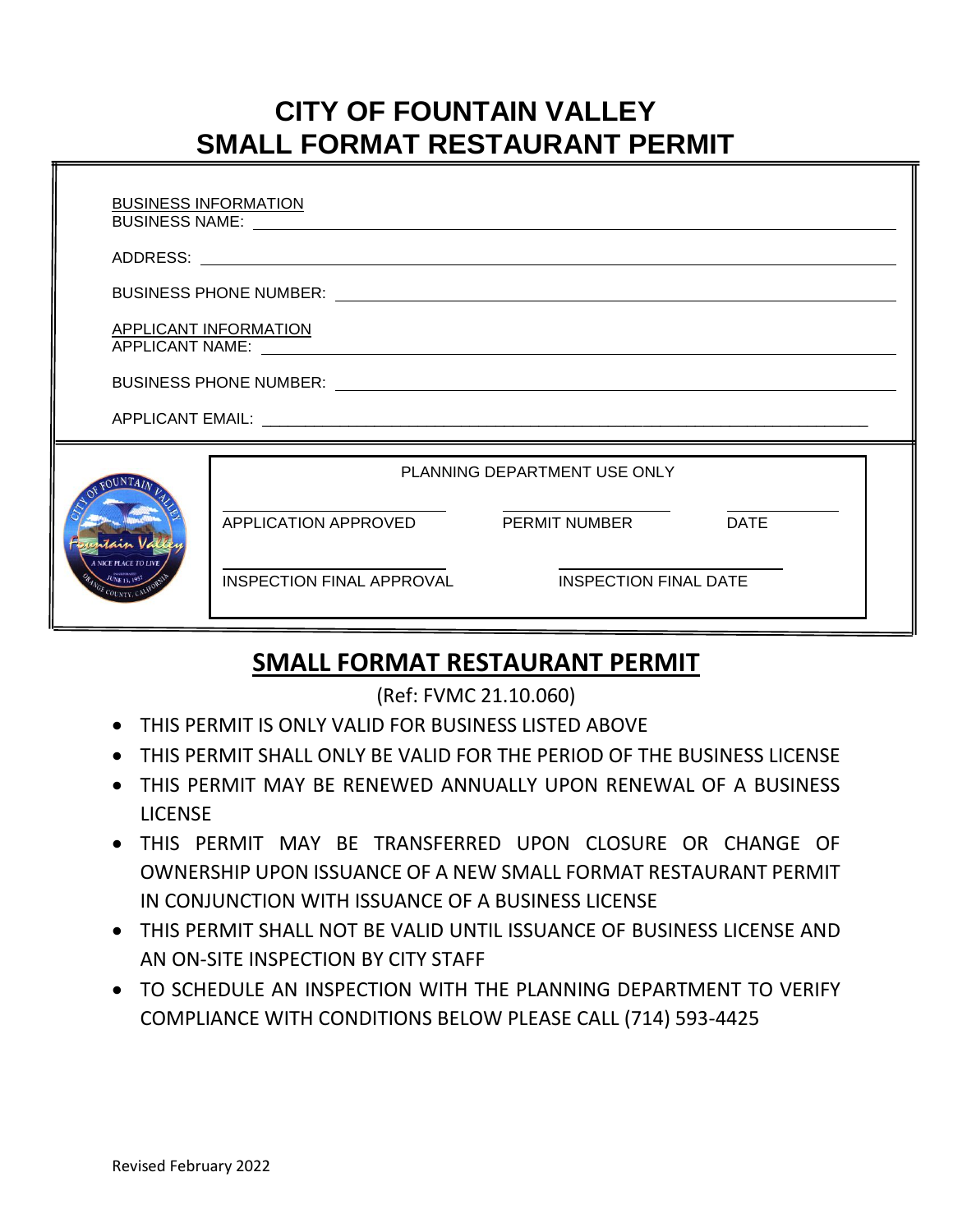### **REQUIREMENTS**

- Completed and signed application.
- Detailed project description.
- Site plan of the existing center the applicant is proposing to operate in noting the location of their tenant space.

#### Planning Department Conditions:

- 1. Public operating hours shall be limited to 5:00 a.m. to 12:00 a.m.
- 2. Hours of delivery shall be restricted to the hours of 7:00 a.m. to 10:00 p.m. Monday through Saturday, and no time on Sunday or legal holiday.
- 3. The number of persons in the restaurant and/or outdoor dining area shall not exceed the maximum occupancy load as determined by the Fire Department. If required by the Fire Department, signs indicating the occupant load shall be posted in a conspicuous place near the main entrance and must be posted prior to final inspection and prior to issuance of a certificate of occupancy for the restaurant.
- 4. Signs for the business shall comply with the sign regulations of the Fountain Valley Sign Code and applicable Shopping Center Sign Program.
- 5. The windows of the business shall be free of any obstruction, tinting, or painting, except for window signage as permitted by the Fountain Valley Sign Code.
- 6. There shall be no trash dumping from the facility between the hours of 10:00 p.m. and 7:00 a.m., seven (7) days a week. The applicant shall work with the property owner to have signage installed near the trash dumpster prohibiting trash dumping during the hours of 10:00 p.m. – 7:00 a.m. compliant with FVMC 6.28.050. If not already provided by the property owner, signage shall be installed prior to issuance of a certificate of occupancy for the restaurant.
- 7. To prevent scavenging, illegal dumping, and to contribute to the general cleanliness of the shopping center, the business shall provide a refuse containment area with a screened and securable gate if not already provided by the property owner. Also, if not already provided by the property owner, exterior signage shall be provided outside of the trash enclosure prohibiting the scavenging of any material from the trash dumpster. Any refuse containment area and signage shall be included in the applicant's plan check submittal to the Building Department and shall be installed prior to issuance of certificate of occupancy for the restaurant.
- 8. To maintain the cleanliness of the shopping center, the restaurant owner shall be responsible for maintaining the area adjacent to their premises over which they have control free of litter.
- 9. The restaurant owner shall be responsible for maintaining the premises free of graffiti.
- 10. The rear and/or side access door(s) (other than the main entrance) must remain closed 24 hours a day and shall only be used in cases of emergencies and deliveries.
- 11. The restaurant owner shall comply with Labor Code Section 6404.5 prohibiting smoking in restaurants and public places, such as eating establishments and shall install "No Smoking" signage per the provisions of this statute.
- 12. The establishment will not provide any video or arcade games.

#### Building Department Conditions:

13. Install, maintain and provide for all California Disabled Access compliance per the California Building Code and the Division of State Architect. No encroachment into the disabled path of travel is allowed under any condition with the exception of emergency vehicles and personnel.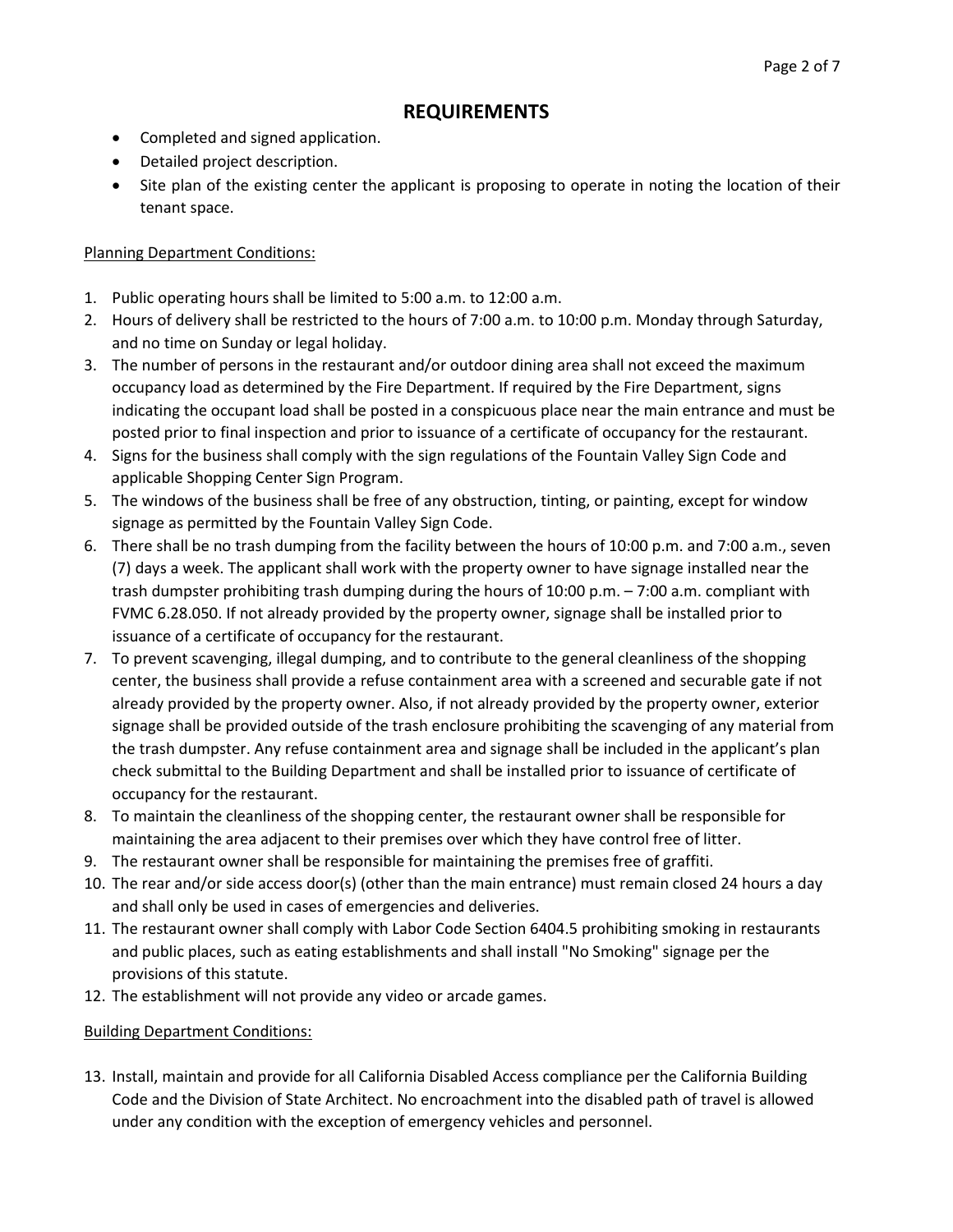- 14. Projects must comply with the California Code of Regulations, Title 24; Fountain Valley Ordinances, and California law in effect at the time of plan submittal.
- 15. Existing buildings which cannot meet current standards for disabled access, may be required to consult a Disabled Access Consultant to verify unreasonable hardship status or to provide alternative means of compliance.
- 16. As deemed necessary by the Building Official, a grease interceptor shall be installed and sized per Section 1014 of the California Plumbing Code as adopted by the City of Fountain Valley in conformance with Chapter 14.38 of the Fountain Valley Municipal Code.
- 17. Grease interceptors are to be maintained in proper working order. Interceptors are to be inspected and accumulated fats, oils, and grease removed every three months at minimum. High use and/or production of fats, oils, or grease may mandate more frequent treatment. Records must be generated and remain onsite for all maintenance procedures for a minimum of three years. Records shall be made available upon request to Orange County Environmental Health Care Agency representatives and City Officials. Operation and maintenance shall comply with Fountain Valley Municipal Code Chapters 14.36, Sewers; and Chapter 14.40, Stormwater Regulations.

#### Police Department Conditions:

- 18. There shall be no live entertainment within the facility.
- 19. Install security cameras around the premises and maintain them in working order. These cameras should include, but are not limited to, visual coverage of the areas available to the public on the inside of the restaurant, as well as the parking area adjacent to the restaurant. These cameras will have high resolution and low-light capability; video from all cameras will be recorded and made available to the Police Department upon request.
- 20. The restaurant owner acknowledges that Education Code Section 48200 et. seq. provides that persons between the ages of 6 and 18 are subject to compulsory education and are required to be in school unless exempted. Permittee agrees not to allow the business to become a "hang out" for truants and agrees not to allow youths to congregate or otherwise loiter in or around the business. Permittee shall take reasonable steps to control the conduct of others on this property so that it does not become a nuisance or otherwise disturb the peace and quiet of the neighborhood or peace, health and safety of the community.
- 21. An alarm system shall be installed and be of a type that sounds a signal when it is activated.

### Fire Department Conditions:

- 22. Group B and/or A2 occupancies shall comply with 2016 California Fire Code (CFC), 2016 California Building Code (CBC), and current Fountain Valley Municipal Code (FVMC).
- 23. Automatic Fire Sprinkler Systems. An automatic fire sprinkler system shall be provided in accordance with the 2016 California Building Code and for "A" occupancies of occupant loads over 99 or 3,500 square feet or larger.
- 24. Premise Identification. Approved numbers or addresses shall be provided for all new and existing buildings in such a position as to be plainly visible and legible from the street or road fronting the property. CFC 505.1
- 25. Portable Fire Extinguishers. Provide one 2A10BC State Fire Marshal tagged fire extinguisher for every 3000 square feet of floor area. Travel distance not to exceed 75 feet. CFC 906.3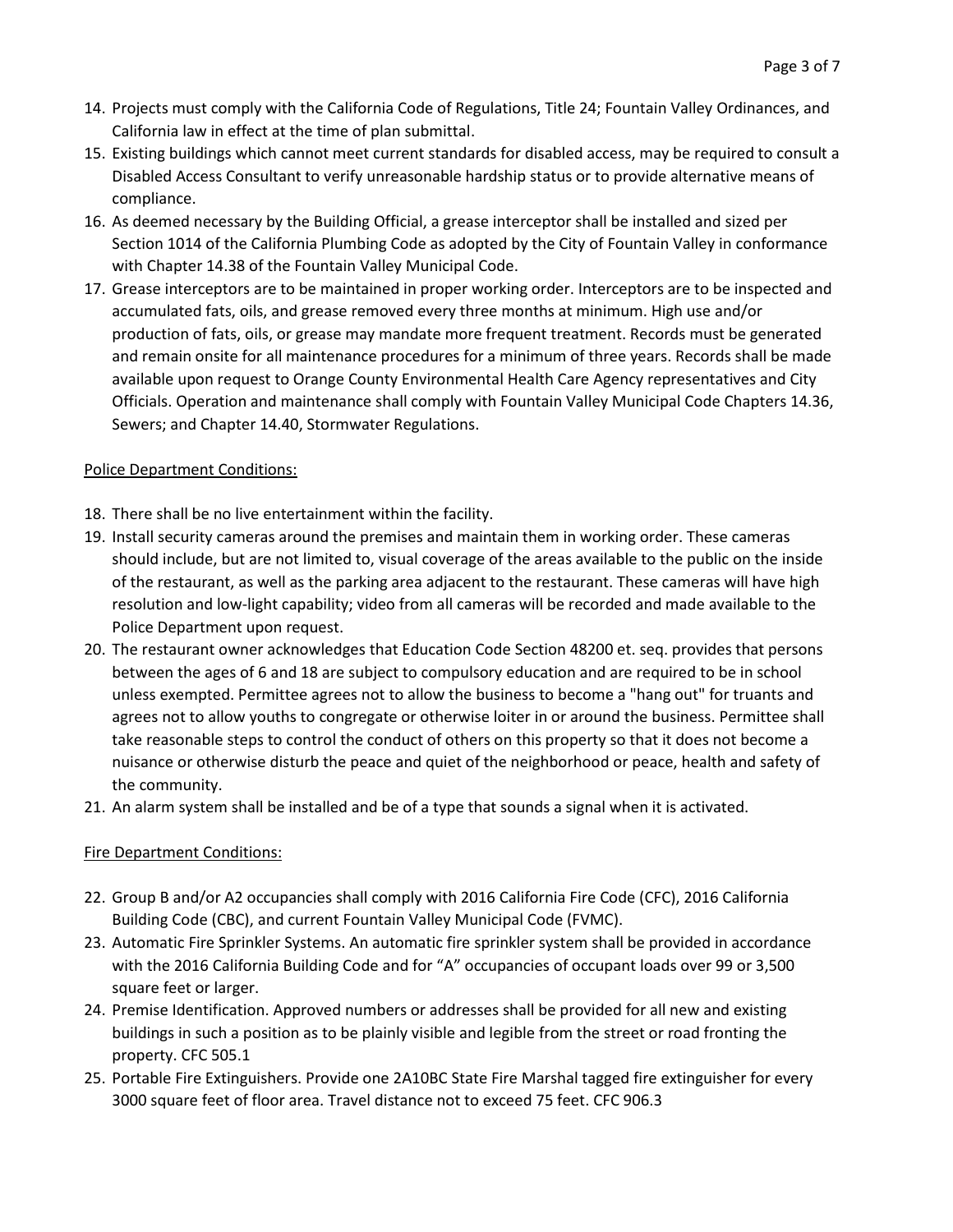- 26. Knox Box. Where access to or within a structure or area is restricted because of secured openings or where immediate access is necessary for life-saving or firefighting purposes, the fire code official is authorized to require a key box to be installed in an approved location. The key box shall be of an approved type and shall contain keys to gain necessary access as required by the fire code official. CFC 506.1
- 27. Commercial Cooking Systems. All existing dry chemical and wet chemical extinguishing systems shall comply with UL 300. Commercial cooking equipment that produces grease laden vapors shall be provided with a Type 1 Hood, in accordance with the California Mechanical Code, and an automatic fire extinguishing system that is listed and labeled for its intended use. CFC 904.11
- 28. Combustible Materials. All drapes, hangings, curtains, drops and all other decorative material, including Christmas trees that would tend to increase the fire and panic hazard. These materials may also include natural and artificial decorative vegetation. These materials shall be made from a nonflammable material, or shall be treated and maintained in a flame-retardant condition by means of a flameretardant solution or process approved by the State Fire Marshal. The State Fire Marshal seal shall be attached to these items or a certificate of flame retardancy shall be provided to the Fire Department. CCR Title 19, Division 1, Section 3.08
- 29. CO2 storage. If more than 100 lbs. of CO2 storage is used, the following requirements apply.
	- a. Provide a monitoring system for CO2 storage.
	- b. See CFC Section 5307, California Health and Safety Code 6.95 and NFPA 55.
	- c. Submit plans to FVFD and FVBD.
	- d. An annual fire permit will be required.
	- e. Electronic filing with the state website "CERS" is mandatory.
	- f. An assembly permit will be issued after final inspection and every year thereafter.
- 30. Permits. Secure a permit to operate a Public Assembly from the Fire Department. CFC 105
- 31. Exits or exit access doorways. Where two exits or exit access doorways are required from any portion of the exit access, the exit doors or exit access doorways shall be placed a distance apart equal to not less than one-half of the length of the maximum overall diagonal dimension of the building or area to be served measuring a straight line between exit doors or exit access doorways. CFC [B] 1015.2.1
- 32. Panic and fire exit hardware. Doors serving rooms or spaces with an occupant load of 50 or more in a Group A occupancy, shall not be provided with a latch or lock unless it is panic hardware or fire exit hardware listed in accordance with UL 305. CFC [B] 1008.1.10

#### Public Works Department Conditions:

- 33. Install a reduced pressure principle device on the domestic water supply line to the buildings as required by the City Engineer.
- 34. Install approved backflow devices for irrigation systems as required by the City Engineer.
- 35. Pay a Traffic Impact Fee in the amount of \$59 per net increase in vehicle trips ends generated by subject development as determined by City Engineer. The developer may, at its cost, contract the services of a Registered Traffic Engineer to prepare a trip generation analysis study for purposes of identifying the net increase in vehicle trip ends. The results of such study shall be subject to the approval of the City Engineer. No reduction for linked trips is allowed.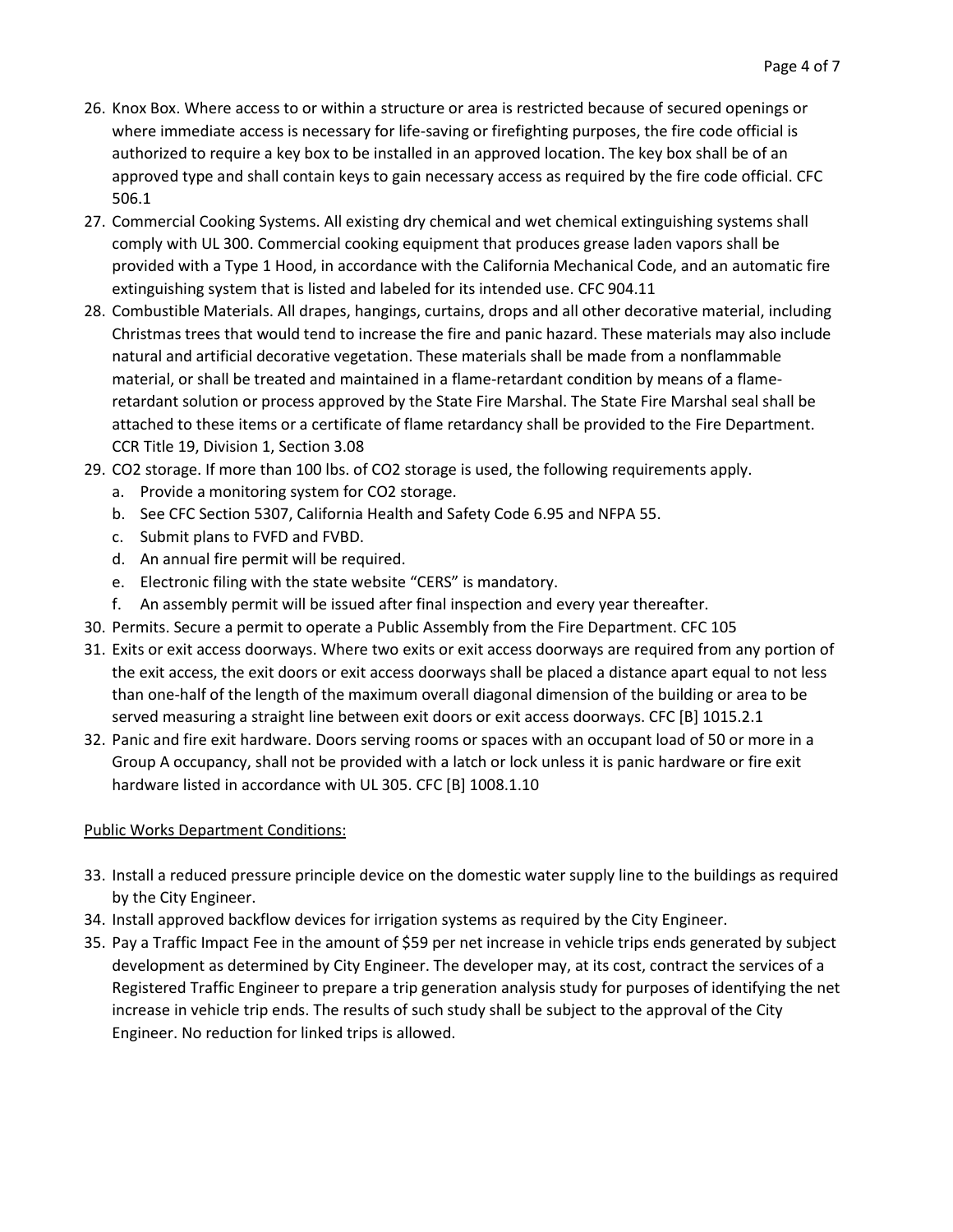BY SIGNING BELOW, THE APPLICANT ACKNOWLEDGES THEY HAVE READ ALL OF THE CONDITIONS LISTED ABOVE, AGREE TO ABIDE BY THE CONDITIONS LISTED ABOVE, AND ACCEPTS THIS PERMIT SUBJECT TO THOSE CONDITIONS AND WITH THE FULL AWARENESS OF THE PROVISIONS OF CHAPTER 21.10.030, 21.90.020, AND 21.10.060 OF THE FOUNTAIN VALLEY MUNICIPAL CODE.

BY SIGNING BELOW, THE APPLICANT ACKNOWLEDGES ACCEPTANCE OF THE BENEFITS OF THIS PERMIT AND AGREES TO WAIVE ANY RIGHT TO LATER CHALLENGE ANY CONDITION(S) IMPOSED AS UNFAIR, UNNECESSARY, OR UNREASONABLE.

Date **Date** Applicant Sign/Print

/ Date **Date** Property Owner Sign/Print

/

By checking this box, I certify that I am not applying for an alcohol license through the City or with Alcoholic Beverage Control with my Small Format Restaurant Permit.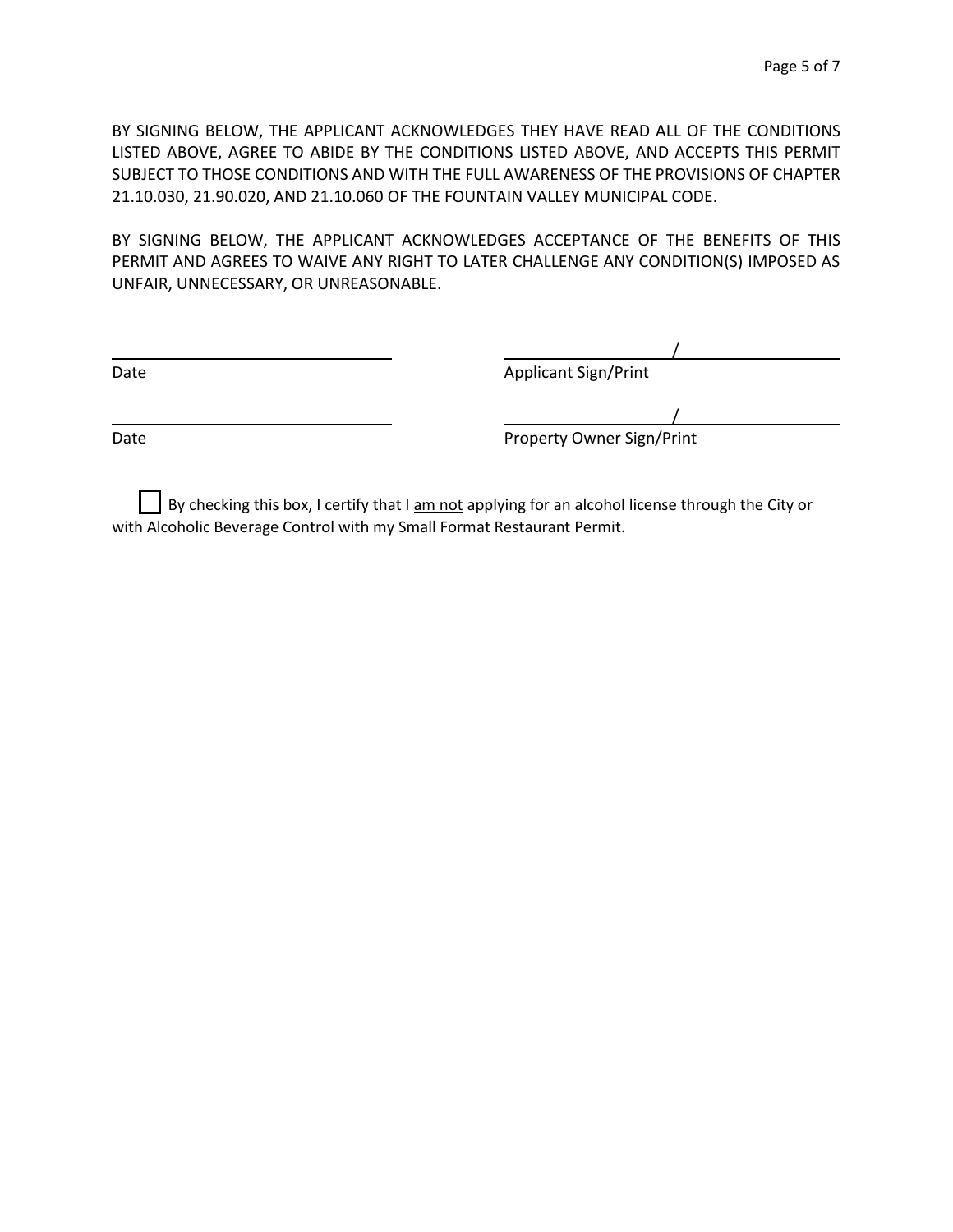# **SMALL FORMAT RESTAURANT PERMIT WITH BEER/WINE SALES If applying for an On-premises Beer and Wine License, the following conditions apply in addition to the conditions above for a Small Format Restaurant**

On-premises Beer & Wine Sales Conditions

- 36. The Applicant shall post a prominent, permanent sign or signs stating, "No person under 21 will be served alcoholic beverages" and "Valid ID is required to purchase alcoholic beverages." These signs shall be included in the applicant's plan check submittal to the Building Department and shall be installed prior to issuance of a certificate of occupancy.
- 37. The applicant shall ensure all pertinent employees have obtained Licensee Education on Alcohol and Drugs (LEAD) Certificates and copies of such certificates shall be kept on-site and made available for inspection by a public official upon request.
- 38. Food shall be required to be served at all hours that the establishment is open for business.
- 39. The quarterly gross sales of alcoholic beverages shall not exceed the gross sales of food during the same period.
- 40. The sale of alcoholic beverages may not be advertised by signs directed toward persons outside of the building.
- 41. The operator will ensure that there will be no drinking and/or loitering in the parking lot or within 100 feet of the establishment.
- 42. No alcoholic beverages shall be consumed on any property adjacent to the licensed premises under the control of the licensee.
- 43. All requirements of a Type 41 ABC License and the City shall be observed at all times and such requirements shall be a condition of approval. The surrender, lapse, termination, suspension, or payment of a fine in lieu of suspension/termination, of the Alcoholic Beverage License issued for the site by the ABC shall be grounds for revocation of the CUP.

BY SIGNING BELOW, THE APPLICANT ACKNOWLEDGES THEY HAVE READ ALL OF THE CONDITIONS LISTED ABOVE, AGREE TO ABIDE BY THE CONDITIONS LISTED ABOVE, AND ACCEPTS THIS PERMIT SUBJECT TO THOSE CONDITIONS AND WITH THE FULL AWARENESS OF THE PROVISIONS OF CHAPTER 21.10.030, 21.90.020, AND 21.10.060 OF THE FOUNTAIN VALLEY MUNICIPAL CODE.

BY SIGNING BELOW, THE APPLICANT ACKNOWLEDGES ACCEPTANCE OF THE BENEFITS OF THIS PERMIT AND AGREES TO WAIVE ANY RIGHT TO LATER CHALLENGE ANY CONDITION(S) IMPOSED AS UNFAIR, UNNECESSARY, OR UNREASONABLE.